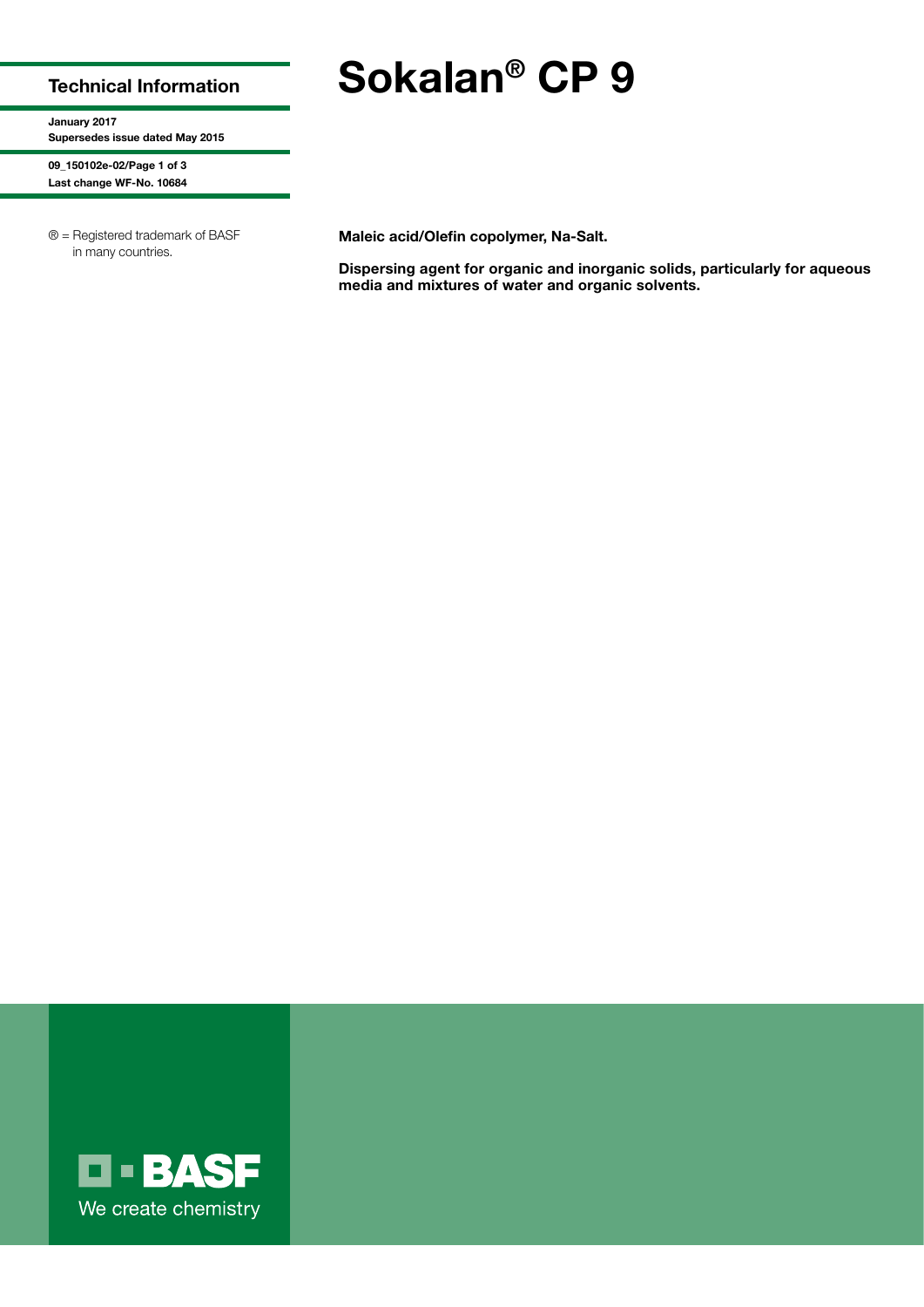PRD-No.\* 30042823

**Chemical nature Aqueous solution of a copolymer based on Maleic acid and Olefin, Na-Salt.** 

\* BASF's commercial product numbers.



Appearance **Sokalan**® CP 9 is a clear, rarely slightly cloudy, colorless till yellowish liquid at room temperature and tends to form sediment in the coldness.

# Handling and Storage

| <b>Handling ONLY packaged goods</b>  | a) Sokalan® CP 9 should be stored in a dry place in its original sealed packaging.                                                                                                                                                                                                                                                                                                                                                                                                                                                                                                                                                                                                                                                                                                                                                                                                                                                             |
|--------------------------------------|------------------------------------------------------------------------------------------------------------------------------------------------------------------------------------------------------------------------------------------------------------------------------------------------------------------------------------------------------------------------------------------------------------------------------------------------------------------------------------------------------------------------------------------------------------------------------------------------------------------------------------------------------------------------------------------------------------------------------------------------------------------------------------------------------------------------------------------------------------------------------------------------------------------------------------------------|
|                                      | b) Sokalan® CP 9 can slighty separate during the storage time. The product must<br>be homogenized before it is processed. It must be mixed sufficiently prior to use.                                                                                                                                                                                                                                                                                                                                                                                                                                                                                                                                                                                                                                                                                                                                                                          |
|                                      | c) The storage temperature must be between min. 0 $^{\circ}$ C and max. +45 $^{\circ}$ C.<br>Storage temperatures above +30 °C will cause an increase of the color number.<br>At low temperatures (approx. $+5$ °C) Sokalan® CP 9 forms crystals and<br>becomes solid. Drums or IBCs containing solidified product or liquid that have<br>begun to precipitate or separate should be reconstituted by gentle heating,<br>preferably in a heating cabinet.<br>Warming up to max. $+30$ °C allows the product to become liquid again.<br>It must be mixed sufficiently prior to use.<br>This also applies if drums are heated by external electrical elements.<br>Internal electrical elements should not be used because of the localized anomalies<br>in temperature that they can cause.<br>Sokalan <sup>®</sup> CP 9 is frost sensitive! Storage temperatures below 0 °C destroy<br>the product properties. This is an irreversible process. |
|                                      | d) Sokalan® CP 9 must be protected from sunlight and high temperatures to avoid<br>discoloration and the formation of surface films.                                                                                                                                                                                                                                                                                                                                                                                                                                                                                                                                                                                                                                                                                                                                                                                                           |
|                                      | e) Sokalan® CP 9 must be blanketed with nitrogen if it is stored to prevent air contact.<br>Air contact can cause discoloration.                                                                                                                                                                                                                                                                                                                                                                                                                                                                                                                                                                                                                                                                                                                                                                                                               |
|                                      | Please refer to the latest Safety Data Sheet for detailed information on product<br>$\mathsf{f}$<br>safety.                                                                                                                                                                                                                                                                                                                                                                                                                                                                                                                                                                                                                                                                                                                                                                                                                                    |
| <b>Handling ONLY bulk containers</b> | a) The storage temperature for bulk product must be between min. 0 °C and<br>max. $+45$ °C. Storage temperatures above $+30$ °C cause an increase of the<br>color number. At low temperatures (approx. $< +5$ °C) Sokalan <sup>®</sup> CP 9 forms<br>crystals and becomes solid.                                                                                                                                                                                                                                                                                                                                                                                                                                                                                                                                                                                                                                                               |
|                                      | b) Sokalan® CP 9 can slighty separate during the storage time. The product must<br>be homogenized before it is processed. It must be mixed sufficiently prior to use.<br>Sokalan <sup>®</sup> CP 9 is frost sensitive! Storage temperatures below 0 °C destroy the<br>product properties. This is an irreversible process.                                                                                                                                                                                                                                                                                                                                                                                                                                                                                                                                                                                                                     |
|                                      | c) Sokalan <sup>®</sup> CP 9 must be protected from high temperatures ( $>$ +40 °C) to avoid<br>discoloration and the formation of surface films.                                                                                                                                                                                                                                                                                                                                                                                                                                                                                                                                                                                                                                                                                                                                                                                              |
|                                      | d) Sokalan® CP 9 must be blanketed with nitrogen if it is stored in heated tanks<br>(at max. $+40$ °C) to prevent air contact. Air contact can cause discoloration.<br>Constant, gentle stirring helps to prevent it being discolored as a result of<br>prolonged contact with electrical elements or external heating coils.                                                                                                                                                                                                                                                                                                                                                                                                                                                                                                                                                                                                                  |
|                                      | e) Please refer to the latest Safety Data Sheet for detailed information on product<br>safety.                                                                                                                                                                                                                                                                                                                                                                                                                                                                                                                                                                                                                                                                                                                                                                                                                                                 |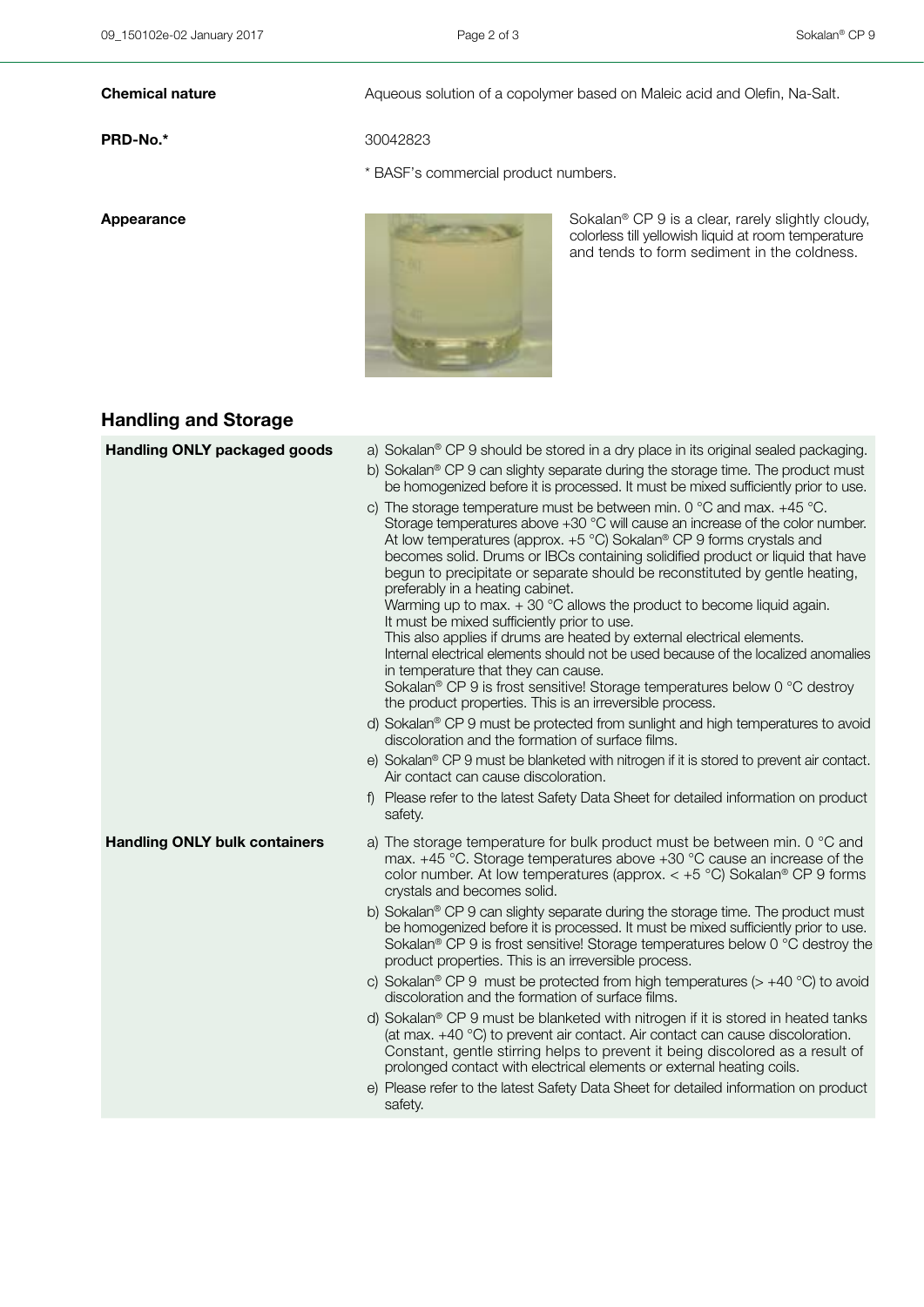**Shelf life** Sokalan® CP 9 has a shelf life of at least 24 months in its original packaging.

**Materials** Materials **The following materials can be used for tanks and drums:** 

a) Stainless steel 1.4541 – AISI 321 stainless steel (X6 CrNiTi 1810)

b) Stainless steel 1.4571 – AISI 316 Ti stainless steel (X6 CrNiMoTi 17122)

c) Stainless steel 1.4306 – AISI 304 L stainless steel (X2 CrNi 1911) d) HDPE – high density polyethylene

e) LDPE – low density polyethylene

**Properties** Some physical properties are listed in the table below. These are typical values only and not all of them are monitored on a regular basis. They are correct at the time of publication and do not necessarily form part of the product specification. A detailed product specification is available on request or via BASF's WorldAccount: https://worldaccount.basf.com (registered access).

| Sokalan <sup>®</sup> CP 9                                                | Unit              | Value                       |
|--------------------------------------------------------------------------|-------------------|-----------------------------|
| Physical form<br>(25 °C)                                                 |                   | liquid                      |
| Concentration (dry content)<br>(ISO 3251, 3 g, 120 °C, 30 min.)          | $\%$              | approx. 25                  |
| pH value<br>(DIN 19268, 25 °C, as is)                                    |                   | approx. 11                  |
| lodine color<br>(EN 1557, 25 °C, as is)                                  |                   | -2<br>approx.               |
| K value<br>(ISO 1628-1, 1.0% dry substance<br>in dist. water)            |                   | approx. 35                  |
| Viscosity<br>(EN 12092, Brookfield, 25 °C, as is, Spindle 1,<br>100 rmp) | mPa·s             | approx. 50                  |
| Density<br>(DIN 51757, method 3)                                         |                   |                             |
| $25^{\circ}$ C                                                           | g/cm <sup>3</sup> | approx. 1.12                |
| 40 °C                                                                    | g/cm <sup>3</sup> | approx. 1.11                |
| Water content<br>(=100%-Concentration (dry content))                     | $\%$              | approx. 75                  |
| Solubility<br>(visual, 23 °C, 10% dry substance in dist. water)          |                   | clear to slightly<br>turbid |
| Pour point<br>(ISO 3016)                                                 | $^{\circ}C$       | approx. -2                  |
| Residual Na-maleate<br>(calculated as Maleic acid, HPLC BASF method)     | $\%$              | approx. 0.3                 |